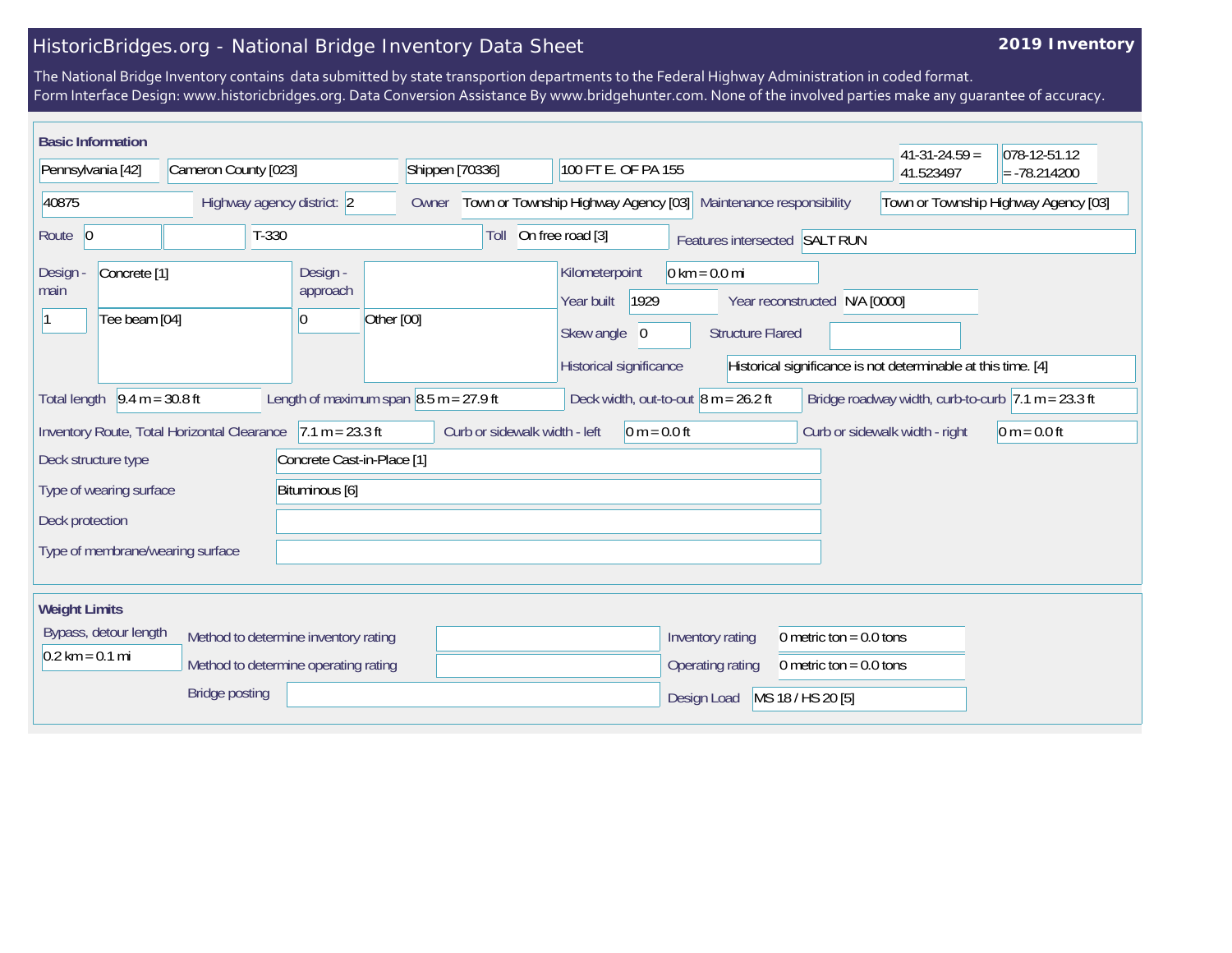| <b>Functional Details</b>                                                                                                                                  |                                          |                                                       |                          |                                                       |                   |  |  |  |  |
|------------------------------------------------------------------------------------------------------------------------------------------------------------|------------------------------------------|-------------------------------------------------------|--------------------------|-------------------------------------------------------|-------------------|--|--|--|--|
| Average daily truck traffi   0<br>Average Daily Traffic<br>$\vert 0 \vert$                                                                                 | Year 2017<br>%                           | Future average daily traffic                          | $ 0\rangle$              | 2037<br>Year                                          |                   |  |  |  |  |
| Road classification<br>Local (Rural) [09]                                                                                                                  | Lanes on structure 2                     |                                                       |                          | Approach roadway width                                | $4.9 m = 16.1 ft$ |  |  |  |  |
| Type of service on bridge Highway [1]                                                                                                                      | Direction of traffic 2 - way traffic [2] |                                                       |                          | Bridge median                                         |                   |  |  |  |  |
| No parallel structure exists. [N]<br>Parallel structure designation                                                                                        |                                          |                                                       |                          |                                                       |                   |  |  |  |  |
| Waterway [5]<br>Type of service under bridge                                                                                                               | Lanes under structure<br>$\overline{0}$  |                                                       | Navigation control       |                                                       |                   |  |  |  |  |
| $0 = N/A$<br>Navigation vertical clearanc                                                                                                                  |                                          | Navigation horizontal clearance $\vert 0 = N/A \vert$ |                          |                                                       |                   |  |  |  |  |
| Minimum navigation vertical clearance, vertical lift bridge $\vert$ 0 m = 0.0 ft<br>Minimum vertical clearance over bridge roadway<br>$99.99 m = 328.1 ft$ |                                          |                                                       |                          |                                                       |                   |  |  |  |  |
| Minimum lateral underclearance reference feature Feature not a highway or railroad [N]                                                                     |                                          |                                                       |                          |                                                       |                   |  |  |  |  |
| Minimum lateral underclearance on left $0 = N/A$<br>Minimum lateral underclearance on right $0 = N/A$                                                      |                                          |                                                       |                          |                                                       |                   |  |  |  |  |
| Minimum Vertical Underclearance $ 0 = N/A $<br>Minimum vertical underclearance reference feature Feature not a highway or railroad [N]                     |                                          |                                                       |                          |                                                       |                   |  |  |  |  |
| Appraisal ratings - underclearances N/A [N]                                                                                                                |                                          |                                                       |                          |                                                       |                   |  |  |  |  |
|                                                                                                                                                            |                                          |                                                       |                          |                                                       |                   |  |  |  |  |
| <b>Repair and Replacement Plans</b>                                                                                                                        |                                          |                                                       |                          |                                                       |                   |  |  |  |  |
| Type of work to be performed                                                                                                                               |                                          |                                                       |                          |                                                       |                   |  |  |  |  |
| Replacement of bridge or other structure because of<br>substandard load carrying capacity or substantial                                                   | Bridge improvement cost                  | 41000                                                 | Roadway improvement cost | 266000                                                |                   |  |  |  |  |
| bridge roadway geometry. [31]                                                                                                                              | Length of structure improvement          | $9 m = 29.5 ft$                                       |                          | Total project cost<br>556000                          |                   |  |  |  |  |
|                                                                                                                                                            | Year of improvement cost estimate        |                                                       |                          |                                                       |                   |  |  |  |  |
|                                                                                                                                                            | Border bridge - state                    |                                                       |                          | Border bridge - percent responsibility of other state |                   |  |  |  |  |
|                                                                                                                                                            | Border bridge - structure number         |                                                       |                          |                                                       |                   |  |  |  |  |